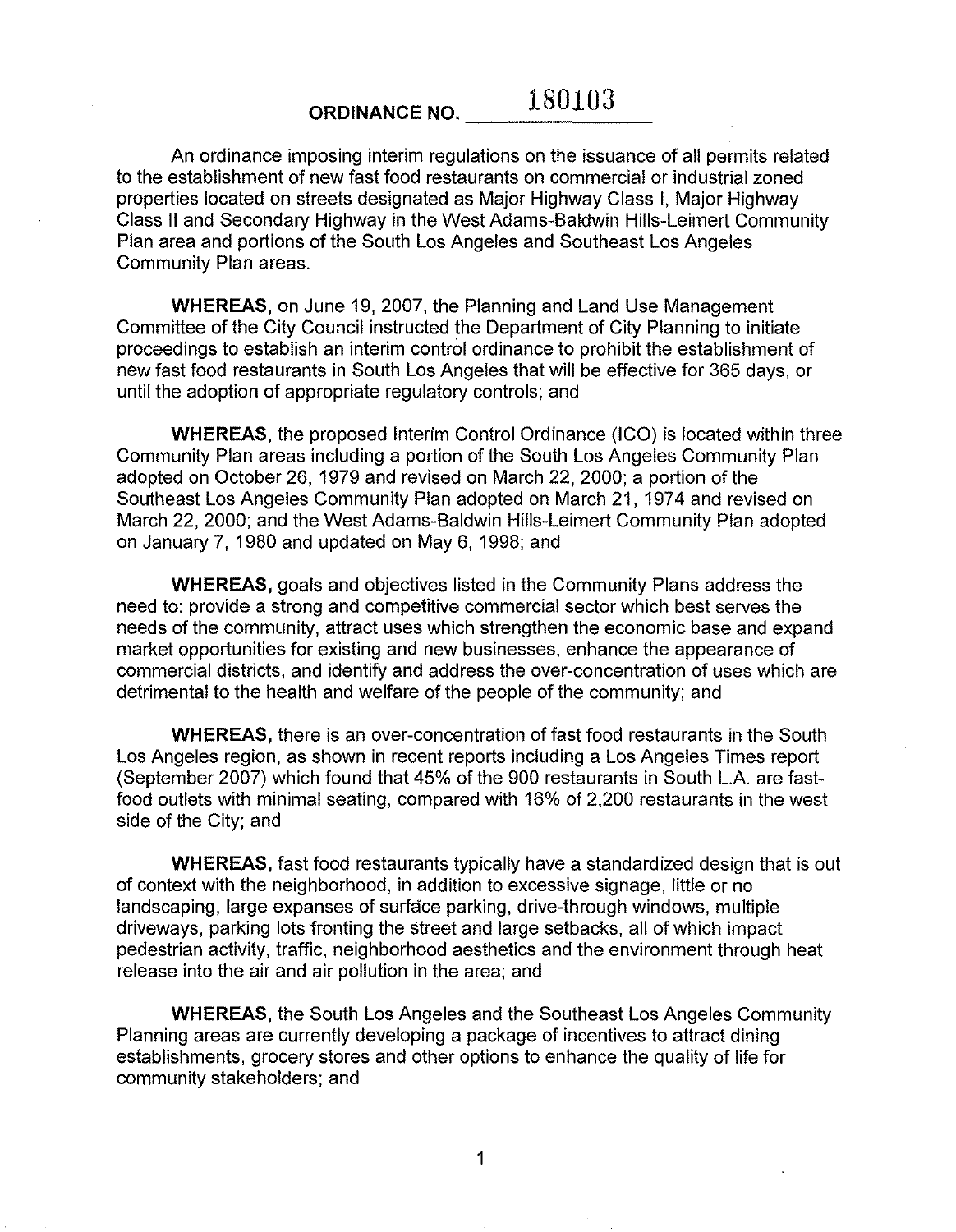**WHEREAS,** the proliferation of fast food establishments throughout the South Los Angeles area may create adverse built environment and quality of life impacts and without the use of appropriate planning and policy measures this type of development could continue to undermine the goals and objectives of the South Los Angeles Community Plans; and

**WHEREAS,** as part of the New Community Plan Program currently underway for the three Plan areas, additional regulatory controls will be implemented to address the over-concentration of certain uses, upgrade the physical condition of the area by requiring good urban design and elevate the quality of life for the community.

### **NOW THEREFORE,**

## **THE PEOPLE OF THE CITY OF LOS ANGELES DO ORDAIN AS FOLLOWS:**

Section 1. **DEFINITIONS.** The following words or phases, whenever used in this ordinance, shall be construed as defined in this section. Words and phrases not defined here shall be construed as defined in Section 12.03 of the Los Angeles Municipal Code (LAMC).

**DRIVE-THROUGH WINDOW.** An opening in the wall of a Fast Food Restaurant that is used to dispense food or beverages for consumption on or off the premises to an individual in a vehicle.

**PROJECT.** The change of use, construction, erection, addition to or alteration of any building or structure on commercial or industrial zoned properties located in whole or in part on streets designated as Major Highway Class I, Major Highway Class II and Secondary Highway that result in the establishment of a new standalone Fast Food Restaurant, or the expansion of an existing Fast Food Restaurant's floor area, addition of seating and/or the addition of a Drive-through Window. A project does not include construction that consists solely of interior remodeling, interior rehabilitation, minor exterior repair work, or routine maintenance which does not increase the floor area.

**FAST FOOD RESTAURANT. Any** establishment which dispenses food for consumption on or off the premises, and which has the following characteristics: a limited menu, items prepared in advance or prepared or heated quickly, no table orders, and food served in disposable wrapping or containers.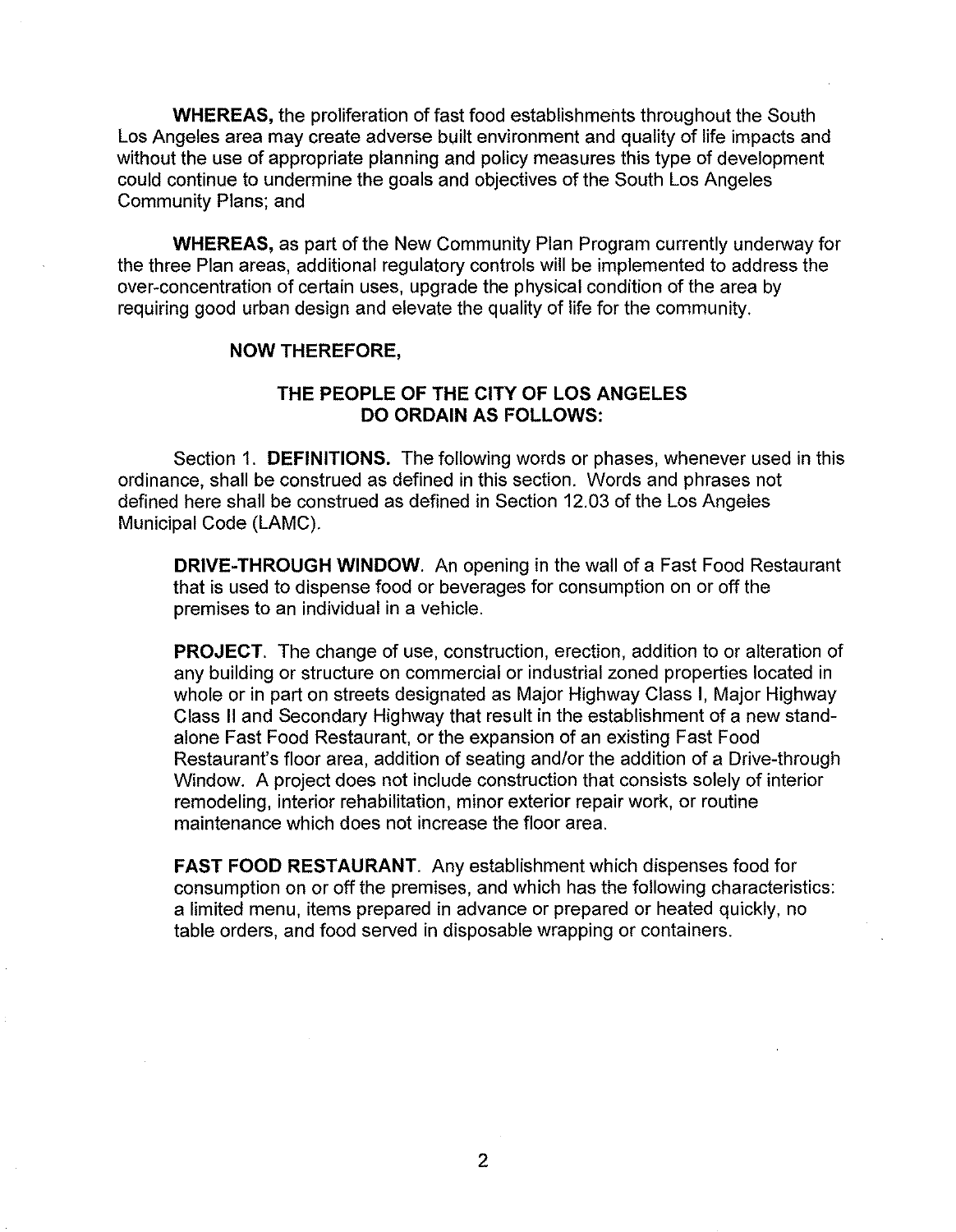Sec. 2. **PROHIBITION.** Notwithstanding any provision of the Los Angeles Municipal Code to the contrary, for a period of 365 days from the effective date of this ordinance, or until the adoption of appropriate permanent regulatory controls that further regulate the establishment of Fast Food Restaurants within the area shown on the maps identified in Section 3 of this ordinance becomes effective, whichever occurs first:

No permits, including but not limited to building, grading, foundation and use permits, shall be issued for any Project.

Sec. 3. **INTERIM CONTROL BOUNDARY.** The provisions of this ordinance shall apply to any Project located in whole or in part within the area shown on the attached maps: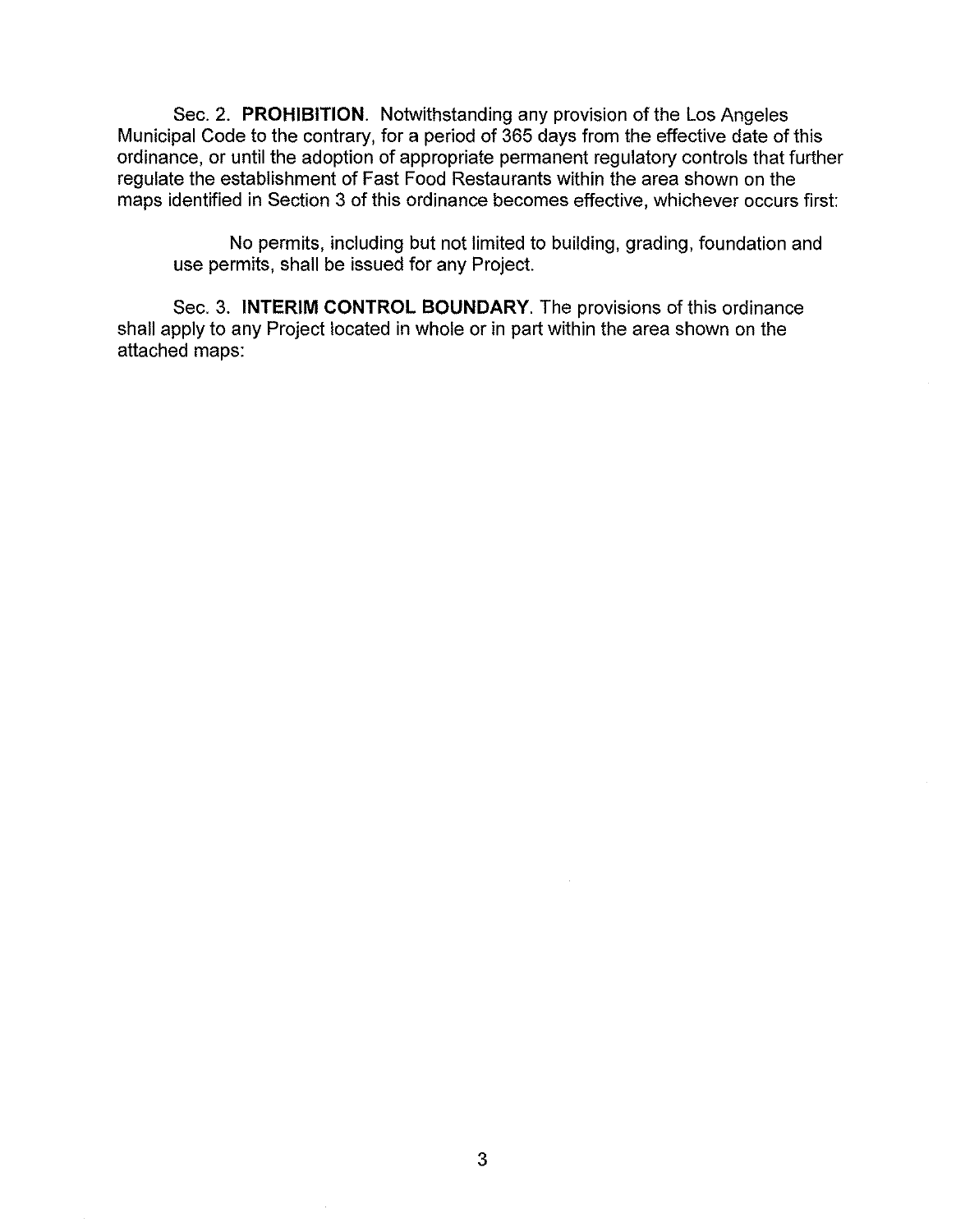

# **Proposed Fast Food**<br>Interim Control Ordinance (ICO) Boundary

d by Los Angeles Department of City Planning • Graphics Services Section • May 2007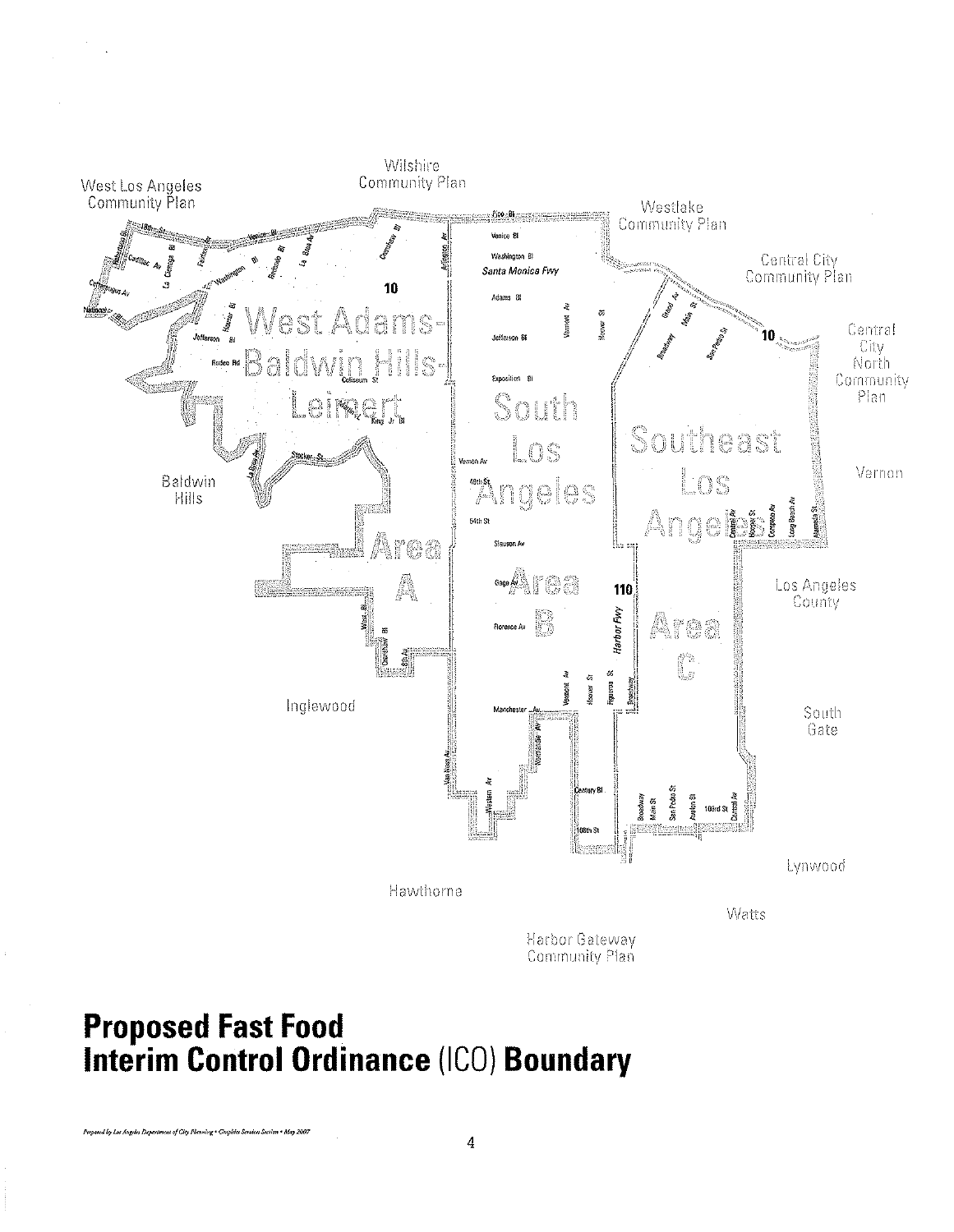

## **Fast Food ICO Area A** West Adams . Baldwin Hills . Leimert Community

 $\mathcal{O}(\frac{1}{2})$ 

 $\frac{1}{3}$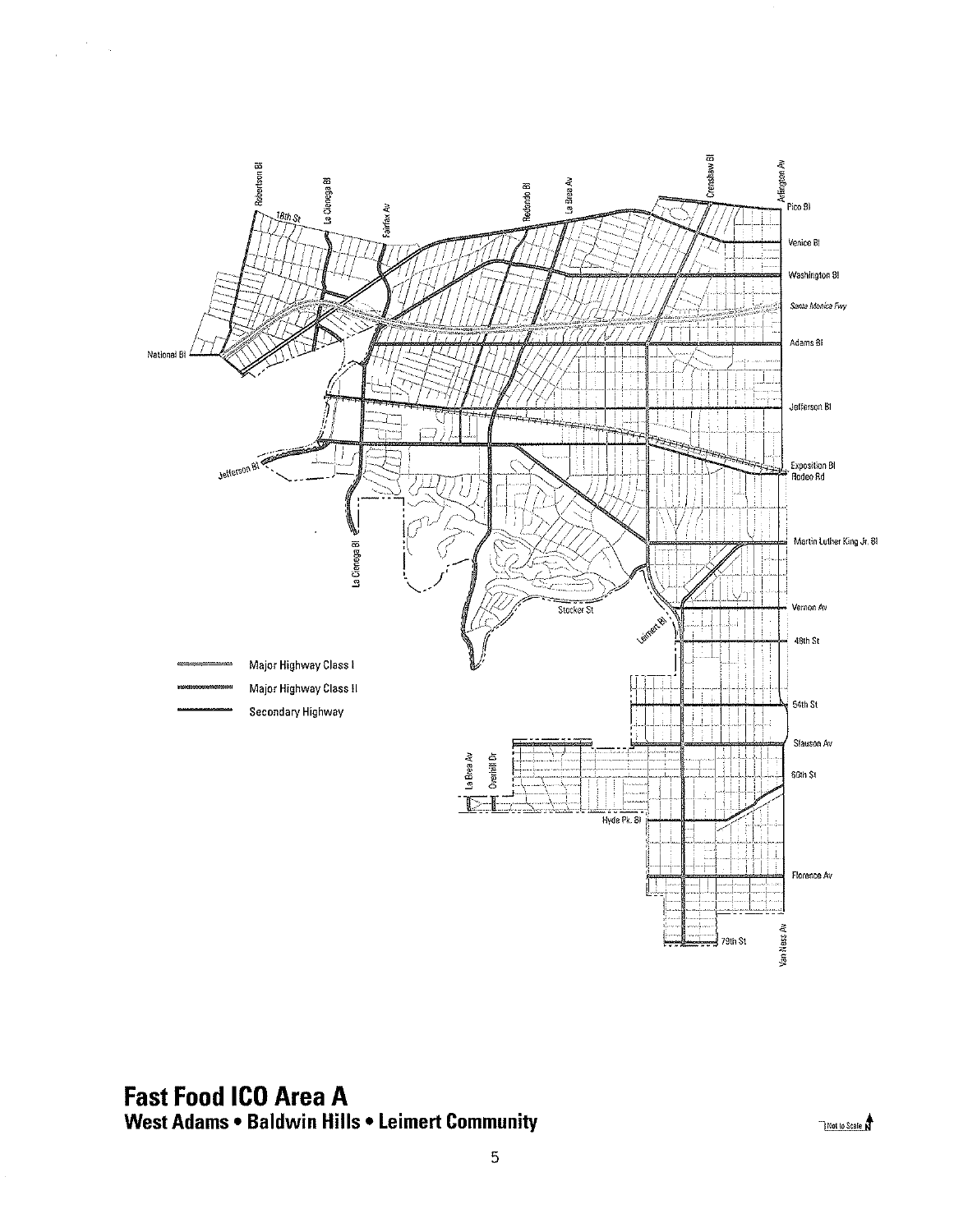

## **Fast Food ICO Area B South Los Angeles Community**

 $\label{eq:2} \frac{d\mathbf{r}}{d\mathbf{r}} = \frac{1}{2\pi}\left(\frac{d\mathbf{r}}{d\mathbf{r}}\right)^2.$ 

 $\bar{z}$ 

Not to Scale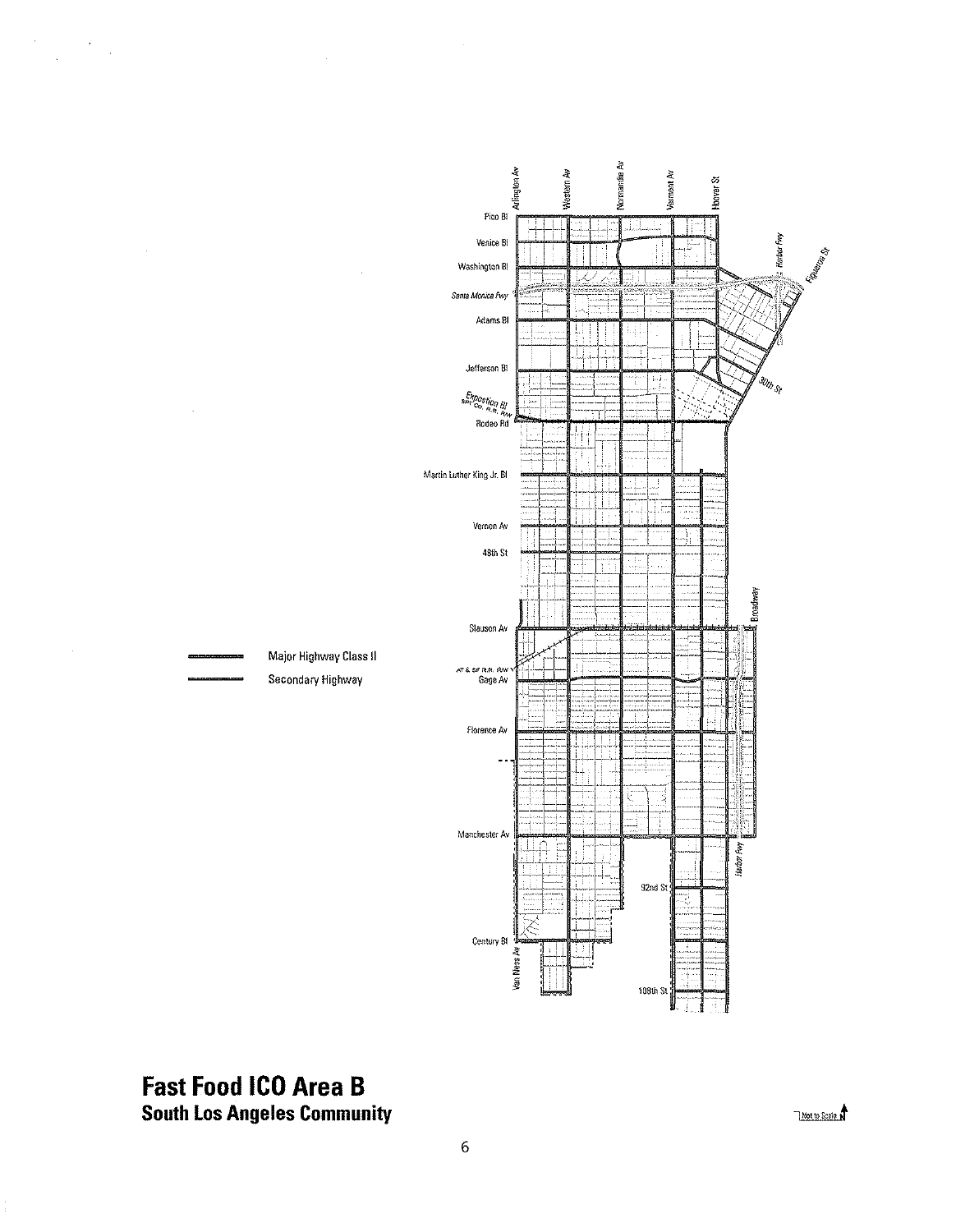



## **Fast Food ICO Area C Southeast Los Angeles Community**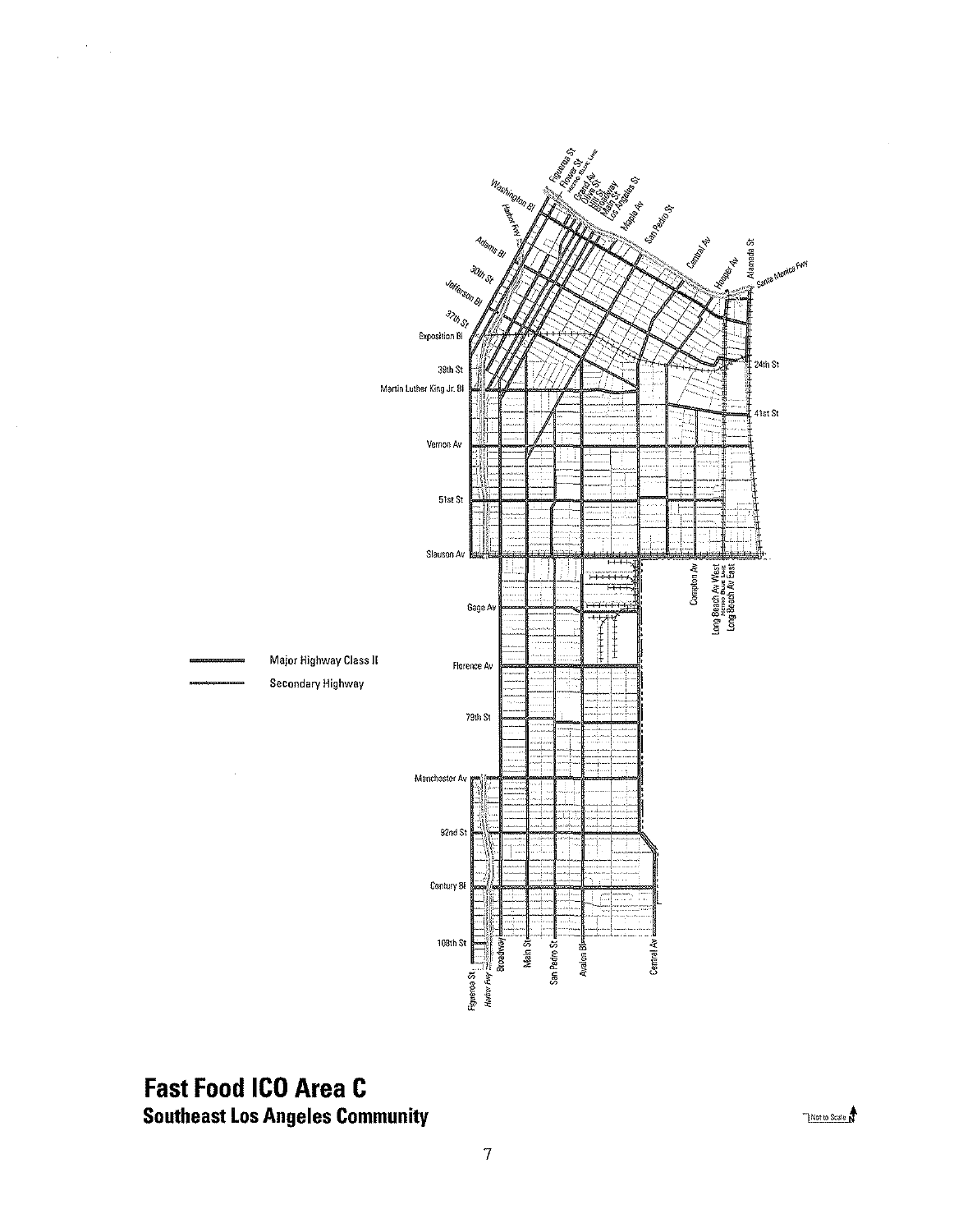### Sec. 4. **EXCEPTIONS.**

A. The prohibition specified in Section 2 of this ordinance shall not apply to any construction for which a building permit is required as follows:

1. To comply with an order issued by the Department of Building and Safety to repair, remove, or demolish an unsafe building or a substandard condition.

2. To rebuild a building or structure damaged as a result of fire, earthquake, or other natural disaster, provided that the development is not prohibited by any provision of the LAMC.

3. To perform construction consisting solely of tenant improvements, such as interior remodeling, interior rehabilitation or repair work of an existing building which does not increase the floor area and does not involve a change of use.

B. The prohibition specified in Section 2 of this ordinance shall not apply to any building permit within the proposed area:

1. If architectural and structural plans sufficient for a complete plan check and all Project fees or guarantees for the payment of fees for the Project were accepted by the Department of Building and Safety on or before the adoption of this ordinance by City Council.

2. This exception shall only apply if no subsequent changes are made to those plans which increase or decrease the height, floor area, or occupant load by more than five percent or change the use, or if any changes violate the Zoning Code regulations in force on the date that the plan check fee was paid.

3. However, any building permit issued pursuant to this subsection shall become invalid if construction was not commenced within 180 days of issuance of the building permit. Construction has commenced if construction pursuant to a valid building permit has progressed to the point that one of the inspections required by LAMC Section 91.108.5 has been made and the work for which the inspection was called has been approved by the Department of Building and Safety.

Sec. 5. **PROJECT PERMIT.** The prohibition specified in Section 2 of this ordinance shall not apply to any Project that obtains a Project Permit pursuant to the provisions of this section.

A. **Authority.** A Project Permit for Projects located in whole or in part within the area identified in Section 3 of this ordinance may be approved if the Director of Planning (Director) finds that the approval of the Project is in conformity with the public necessity, convenience, general welfare and good zoning practice and that the action will be in substantial conformance with the various elements and objectives of the General Plan.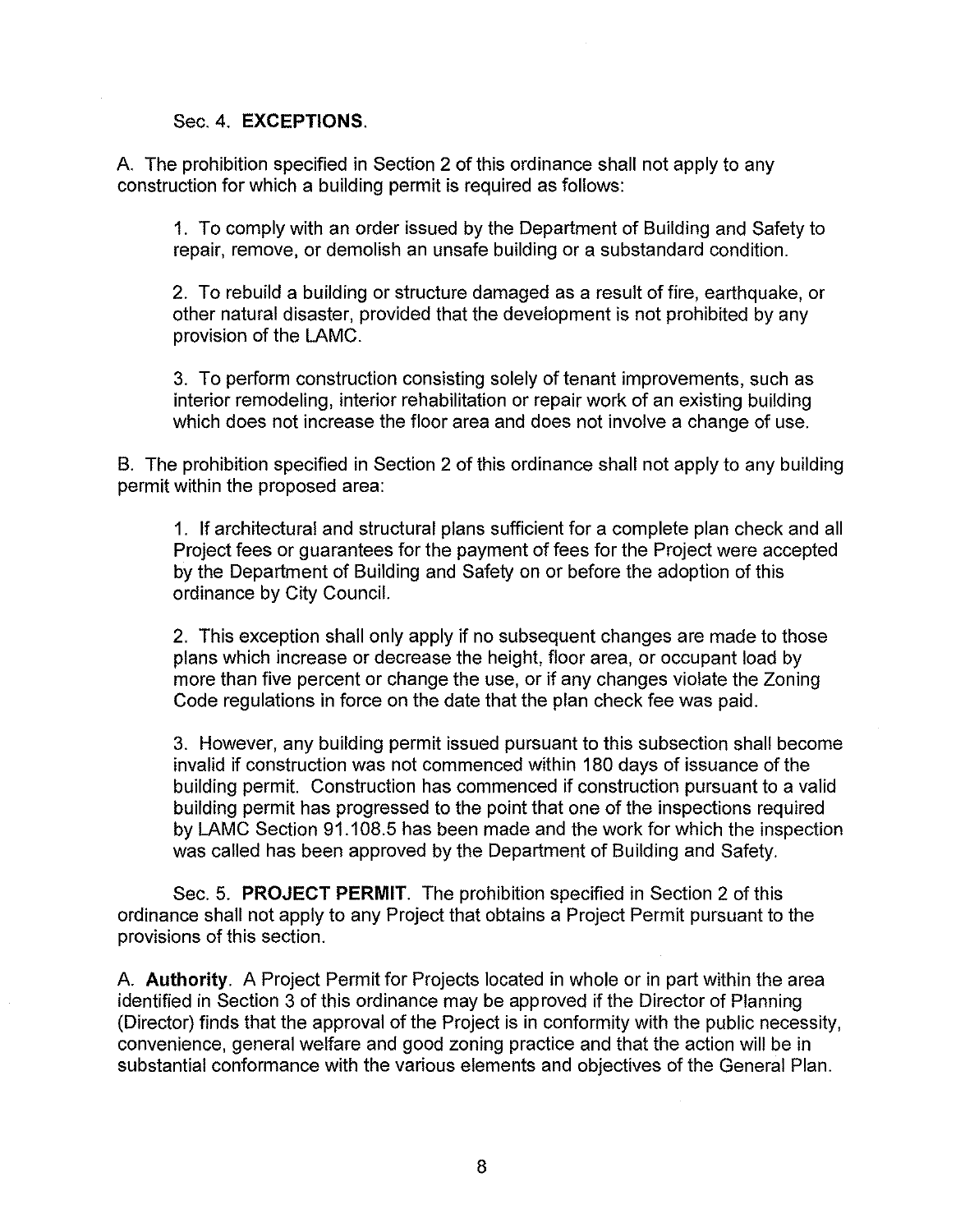In order to approve a Project Permit the Director shall make the following additional findings:

1. That the Project will not result in the proliferation and undue concentration of Fast Food Restaurants within a radius of 750 feet of the proposed Project;

2. That the Project provides a building wall that is continuous along the street frontage and located along the sidewalk;

3. That the height, bulk and massing of the Project is compatible with the surrounding area;

4. That parking for the Project is located at the rear behind the commercial frontage and screened from view from the public street;

5. That a minimum of 7% of the total area of a surface parking lot is landscaped with plant materials, such as trees, and the Project has a coordinated landscape plan that includes abundant plant materials and features;

6. That the Project does not have a Drive-through Window and that the number of driveways is minimized and located on side streets where feasible; and

7. That the Project has an adequate trash disposal plan to control litter including, sufficient trash receptacles on-site and frequent trash collection and disposal and that trash enclosures shall be enclosed by a minimum of five-foot high decorative masonry walls and shall be located where there will be minimum negative impact, physical or visual, on pedestrians, the flow of traffic, or adjacent uses.

B. **Project Permit Review Process.** A Project Permit application and an Environmental Assessment Form shall be filed with and acted on by the Director in accordance with the procedures set forth in Section 11.5.7 C of the LAMC. Applicants shall submit a 750-foot radius map identifying all existing Fast Food Restaurants to the satisfaction of the Director. The Director shall have the authority to interpret the definition of "Fast Food Restaurant" when the application of the term to a specific establishment is not clear or in dispute.

Sec. 6. **EXTENSION OF REGULATIONS.** The City Council may by resolution, extend the provisions of this ordinance for two additional six month periods, so long as the Council makes the following findings: That appropriate City agencies and officials are exercising due diligence to assure that the permanent regulations are being expeditiously processed.

Sec. 7. **HARDSHIP EXEMPTIONS.** The City Council, acting in its legislative capacity and by resolution, may grant exemptions from any or all of the provisions of this ordinance in cases of extreme hardship duly established to the satisfaction of the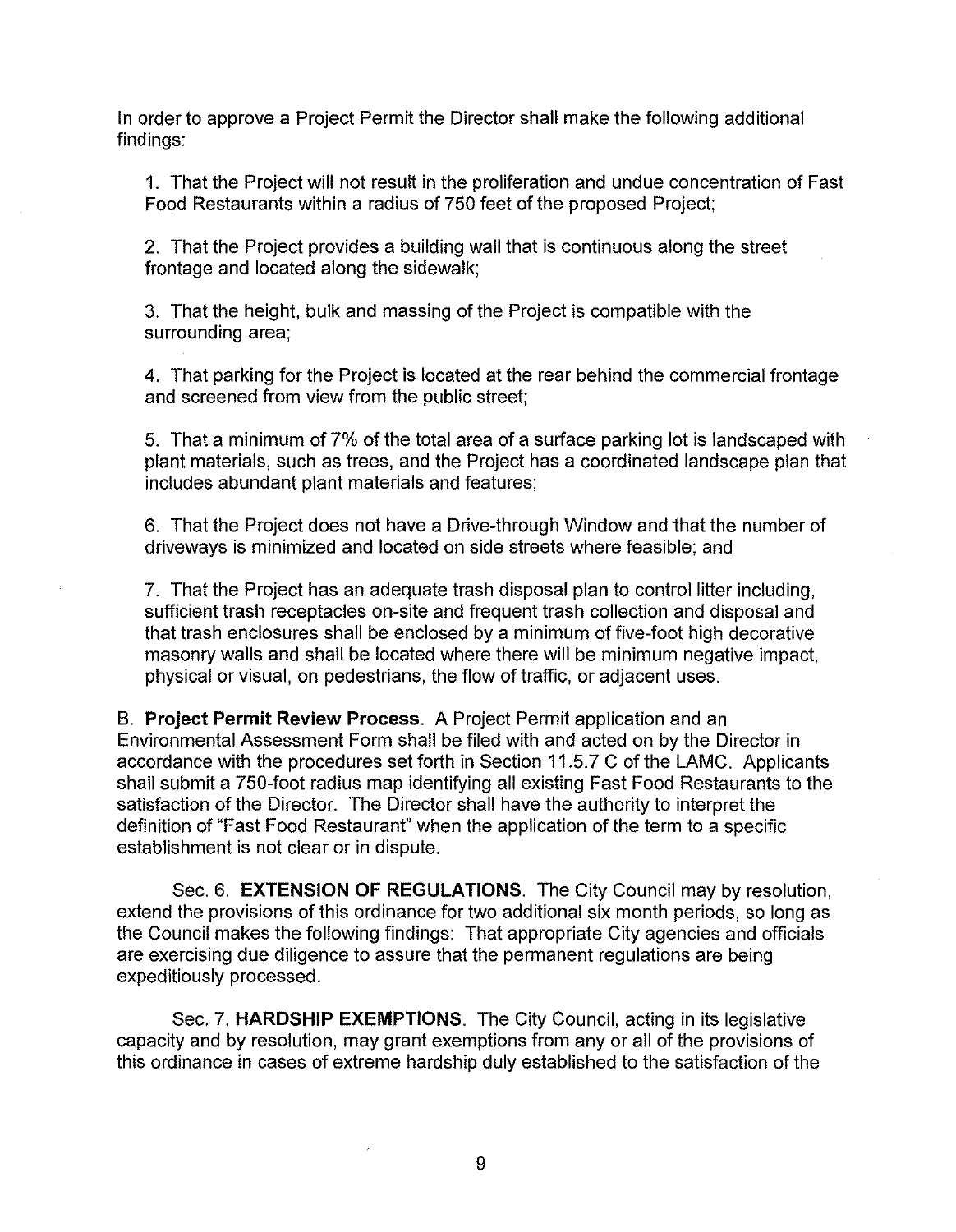City Council. An application for hardship exemption shall be filed with the City Clerk on forms provided by the Department of City Planning.

Sec. 8. **SEVERABILITY.** If any provision of this ordinance is found to be unconstitutional or otherwise invalid by any court of competent jurisdiction, that invalidity shall not affect the remaining provisions of this ordinance which can be implemented without the invalid provision, and, to this end, the provisions of this ordinance are declared to be severable.

Sec. 9. **APPLICABILITY OF THE ZONING** CODE. The regulations of this ordinance are in addition to those set forth in the planning and zoning provisions of Chapter 1 of the LAMC and any other ordinances adopted by the City Council, and do not contain any rights not otherwise granted under the provisions and procedures contained in that Chapter or any other ordinances.

 $\mathcal{L}_{\mathrm{L}}$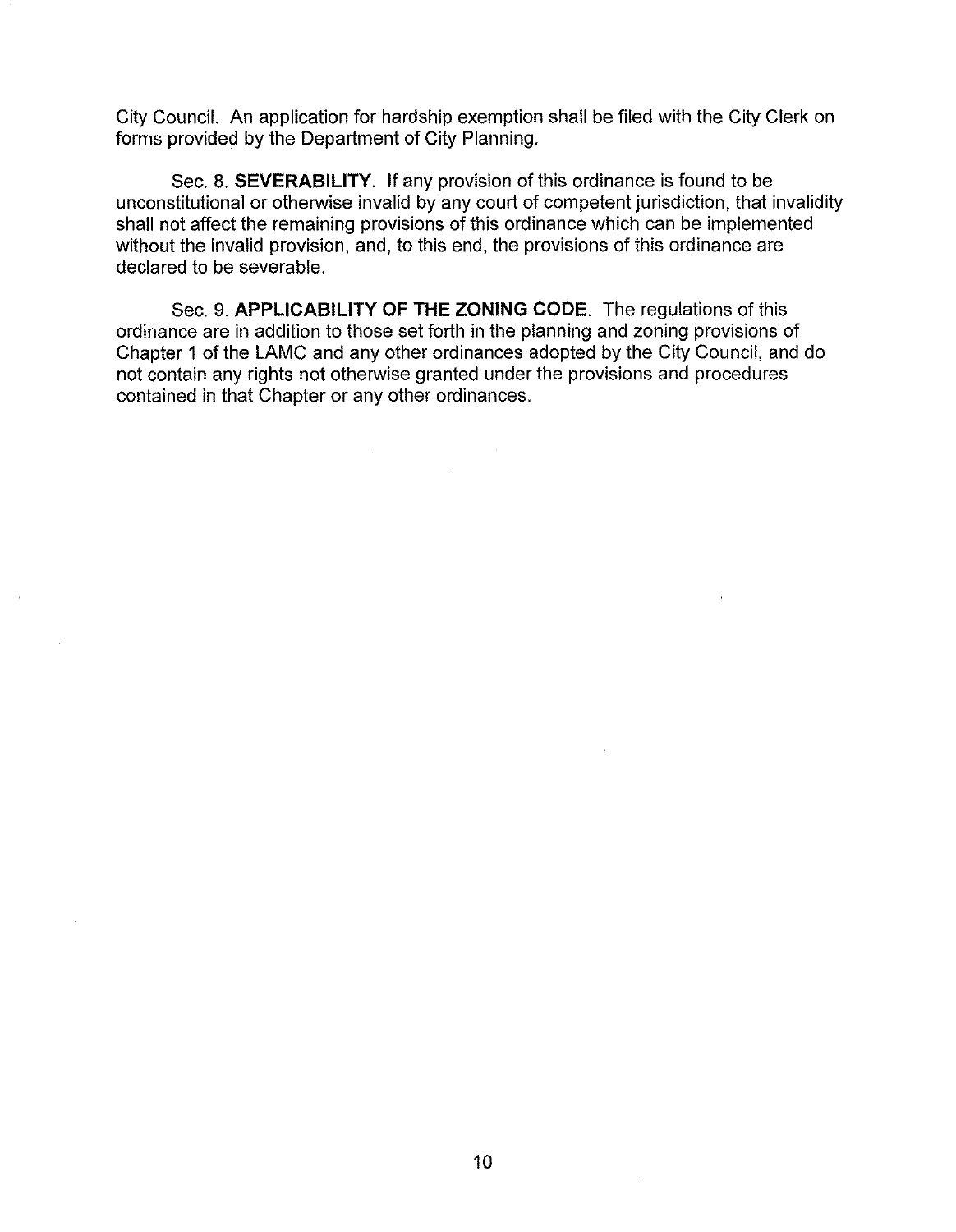Sec. 10. The City Clerk shall certify to the passage of this ordinance and have it published in accordance with Council policy, either in a daily newspaper circulated in the City of Los Angeles or by posting for ten days in three public places in the City of Los Angeles: one copy on the bulletin board located at the Main Street entrance to the Los Angeles City Hall; one copy on the bulletin board located at the Main Street entrance to the Los Angeles City Hall East; and one copy on the bulletin board located at the Temple Street entrance to the Los Angeles County Hall of Records.

I hereby certify that this ordinance was passed by the Council of the City of Los Angeles, at its meeting of **JUL 2 9 2008** 

KAREN E. KALFAYAN, City Clerk

 $By$   $\overline{\bigoplus_{\omega\in\mathbb{R}}\bigcup_{\omega\in\mathbb{R}}\omega_{\omega\in\mathbb{R}}}}$ Deputy

Approved *04 AU<sub>G</sub>* 2008

*£'G*

**AGTING** Mayor

Approved as to Form and Legality

ROCKARD J. DELGADILLO, City Attorney

By *SHARON* SIZDORF CARDENAS Assistant City Attorney

 $_{\text{Date}}$   $_{\text{JUL}}$  1 1  $_{\text{2008}}$ 

 $\mathcal{F}(\mathcal{F})$  .

File No(s), CF No. 07-1658; CPC-2007-3827-ICO

**M:\Real Prop\_Env\_Land Use\Land Use\Sharon Cardenas\Ordinances\FastfoodICQ,doc**

**Pursuant to Charter Section 559, I approve this ordinance on behalf of the City Planning Commission and recommend that it be** adopted .....

July\$,2008

See attached report. S. Gail Goldberg Director of Planning